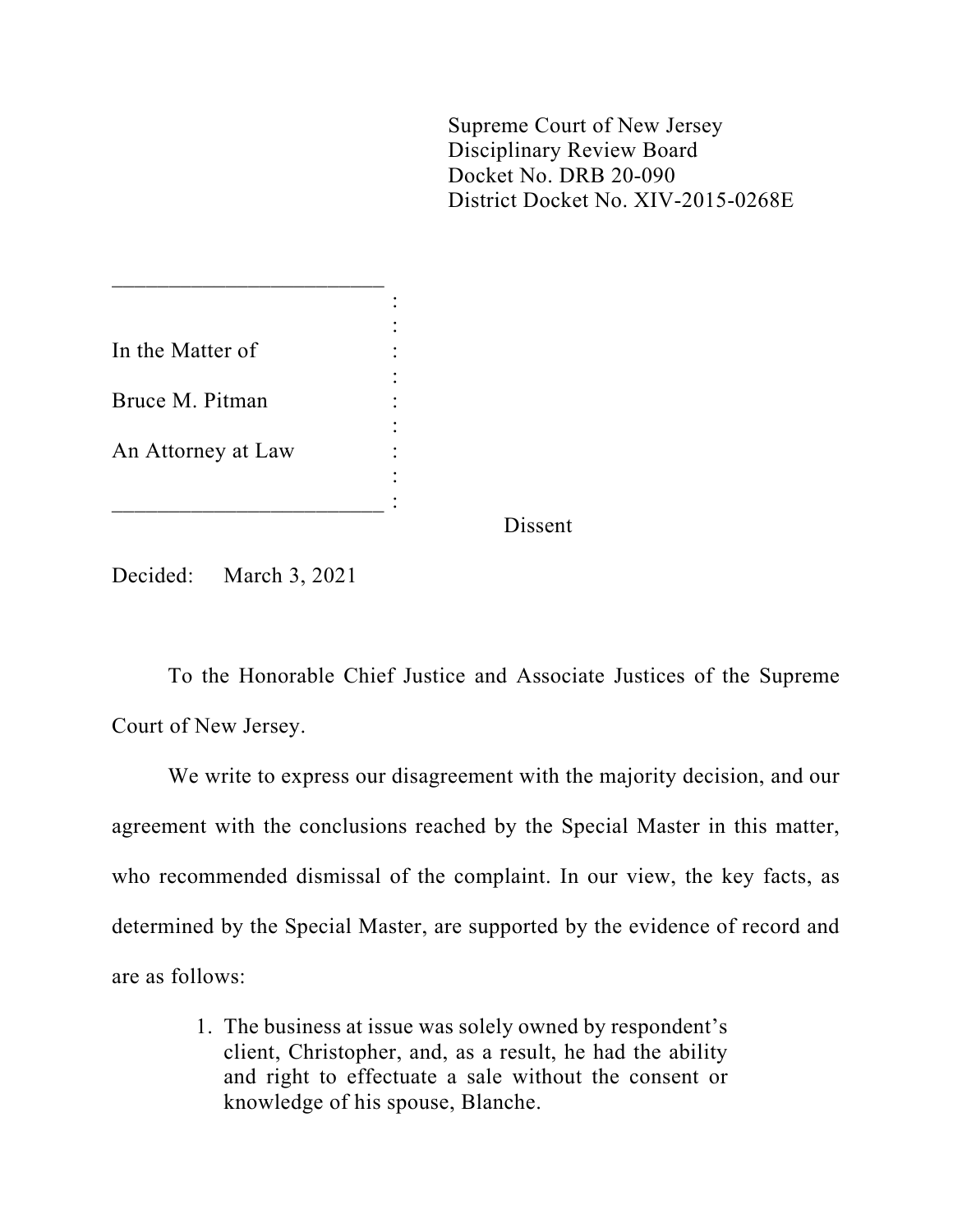- 2. Neither Christopher nor respondent ever agreed to notify Blanche or her counsel of an impending sale nor did either have a duty to do so. The majority infers a duty to notify from a request from Blanche's counsel to be kept informed, a request that was never agreed to.
- 3. After the sale had been concluded and the proceeds had been distributed, Grievant filed a civil law division complaint against Respondent, his firm and Christopher's mother (the recipient of a loan repayment from the proceeds of sale), but the court dismissed the complaint without prejudice, citing the "panoply of remedies" available in the family court. [Majority Opinion at 16.]
- 4. Blanche's counsel never pursued remedies in the family court.

Because the business was solely owned by Christopher at the time of the sale, Blanche had no interest in the business and no interest in the proceeds of its sale. At best, she had a potential, unlitigated claim of right to equitable distribution of a portion of the proceeds. The New Jersey Supreme Court emphasized the difference between an interest and a claim in Painter v. Painter, 65 N.J. 196, 216 n.5 (1975), stating that a potential claim to equitable distribution does not create an interest in specific marital property until a judgment of allocation of property is entered. The Painter Court stated:

> [N]othing in our [No Fault Divorce] statute effects any change with respect to the ownership of property as between husband and wife prior to the entry of a judgment of allocation. Prior to that event [entry of a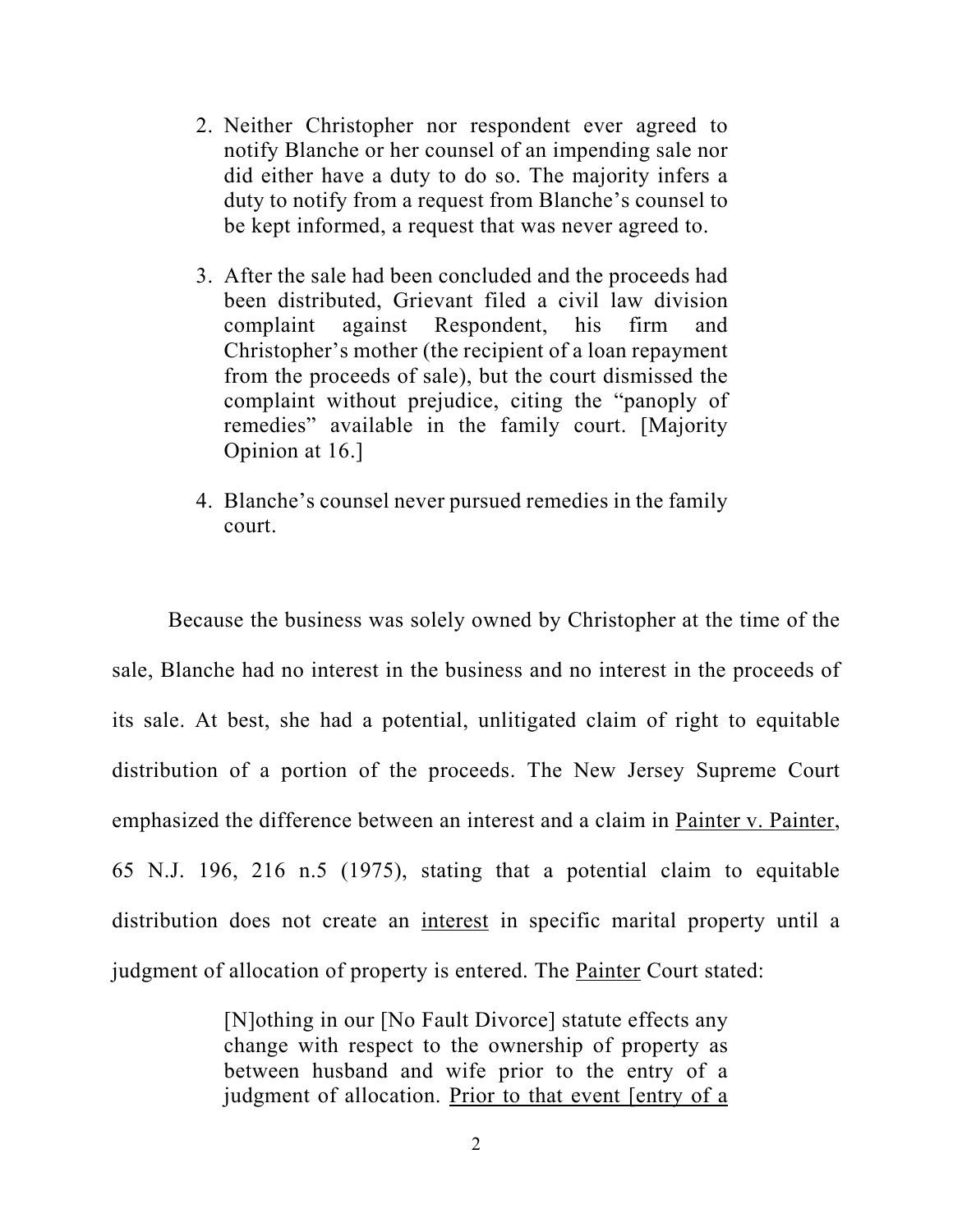judgment] neither spouse, by virtue of this statute, acquires any interest in the property of the other.

(Emphasis added).

The majority finds that respondent violated RPC 1.15(b). But the existence of a property interest is necessary for a violation of RPC 1.15(b) to be found. RPC 1.15(b) requires an attorney who holds "funds or other property in which a client or third person has an interest  $\ldots$  [to] promptly notify the client or third person." (Emphasis added). As Painter holds, unless and until a family court judge made a determination that Blanche had an interest in the business at issue or in the proceeds of sale of that business, she had no interest. No such determination was ever made in this case.

The critical mistake made by the majority here in deciding that respondent violated RPC 1.15(b) is its confusing the concept of a marital asset that may be subject to eventual distribution by a court in a divorce proceeding with an actual present interest in property.<sup>[1](#page-2-0)</sup> As Painter holds, one doesn't obtain a property interest in a spouse's wholly-owned asset until a judgment adjudicates such interest. Without such adjudication, respondent had no duty under RPC 1.15(b)

<span id="page-2-0"></span><sup>&</sup>lt;sup>1</sup> This confusion is clear in the sentence at the bottom of page 26 of the majority decision, using the terms "interest" and "claim to equitable distribution" as the same thing. It is also clear in the erroneous sentence on page 32 saying that "it is beyond doubt that Blanche had such an interest in the sale proceeds" when, absent a judgment, she had no "interest."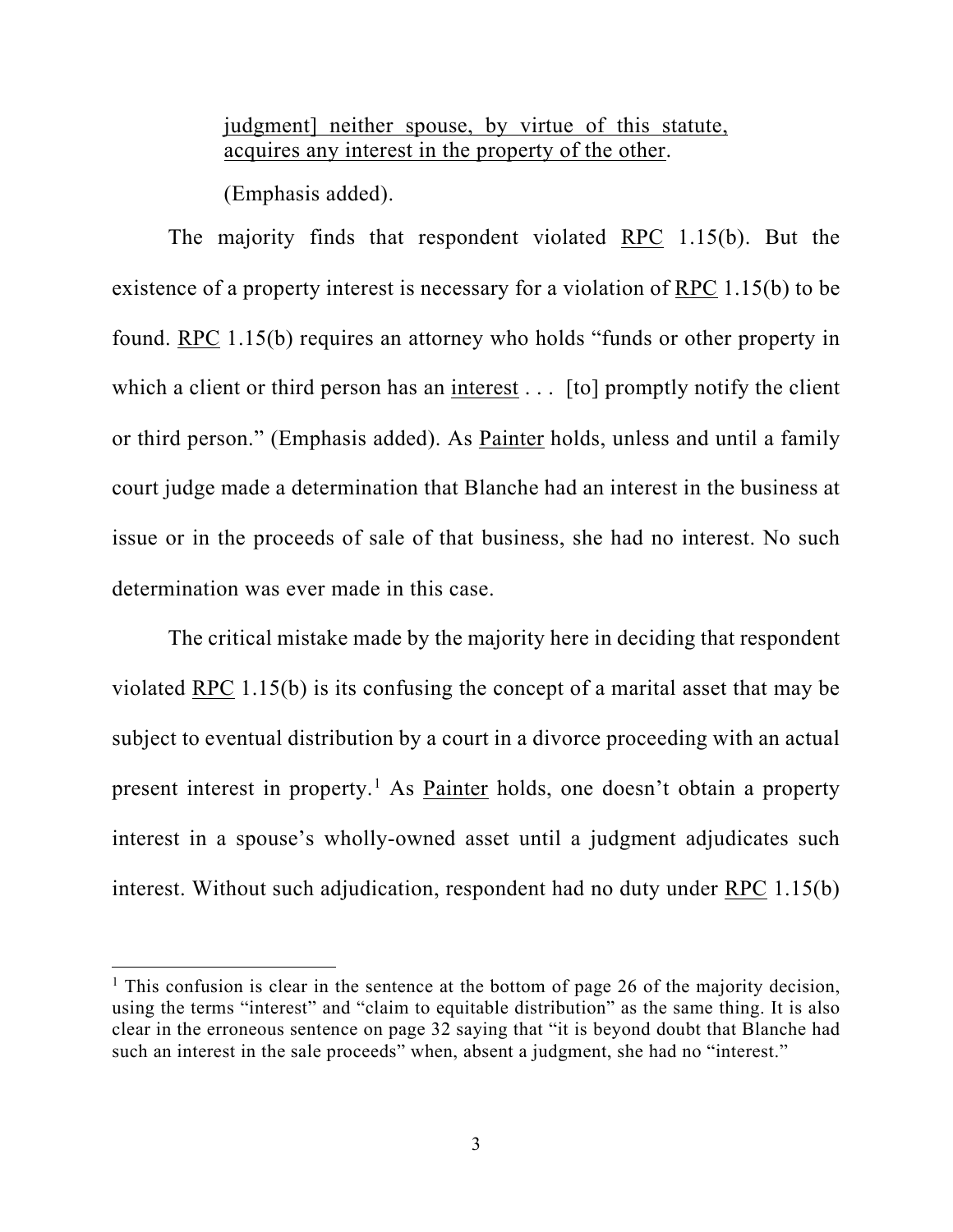to notify Blanche or her attorney, the grievant, about the sale of Christopher's wholly-owned business or the fact that he was holding proceeds of that sale in his trust account. For the same reason, the majority's finding of a violation of RPC 1.15(a) must fail, as that Rule requires an attorney to safeguard property of clients or third persons in the lawyer's possession. Unless and until a determination was made that Blanche has an interest, no portion of the proceeds of sale were Blanche's property. The funds held in respondent's trust account were property of Christopher, which respondent was obligated, pursuant to RPC 1.15(b), to promptly deliver to Christopher.

Under the circumstances, we agree with the Special Master's determination that:

> My task is not to determine issues of law regarding the disposition of property in a matrimonial case. The sole issue before me is whether or not the OAE has proven by clear and convincing evidence that Respondent has violated the RPCs. In this matter, I am satisfied that to prove a violation of RPC 1.15(a) and/or RPC 1.15(b) it is incumbent on the OAE to establish by clear and convincing evidence that in fact Blanche had a property interest that Respondent failed to protect  $(1.15(a))$ , and/or that Respondent received property that Blanche had an interest in and Respondent failed to notify Blanche of its receipt  $\{1.15(b)\}\$ . I am satisfied that the OAE has failed to satisfy its burden of proof. The conflicting testimony and case law presented on the issue by the parties demonstrates that the OAE has failed to satisfy their burden that such a property interest existed.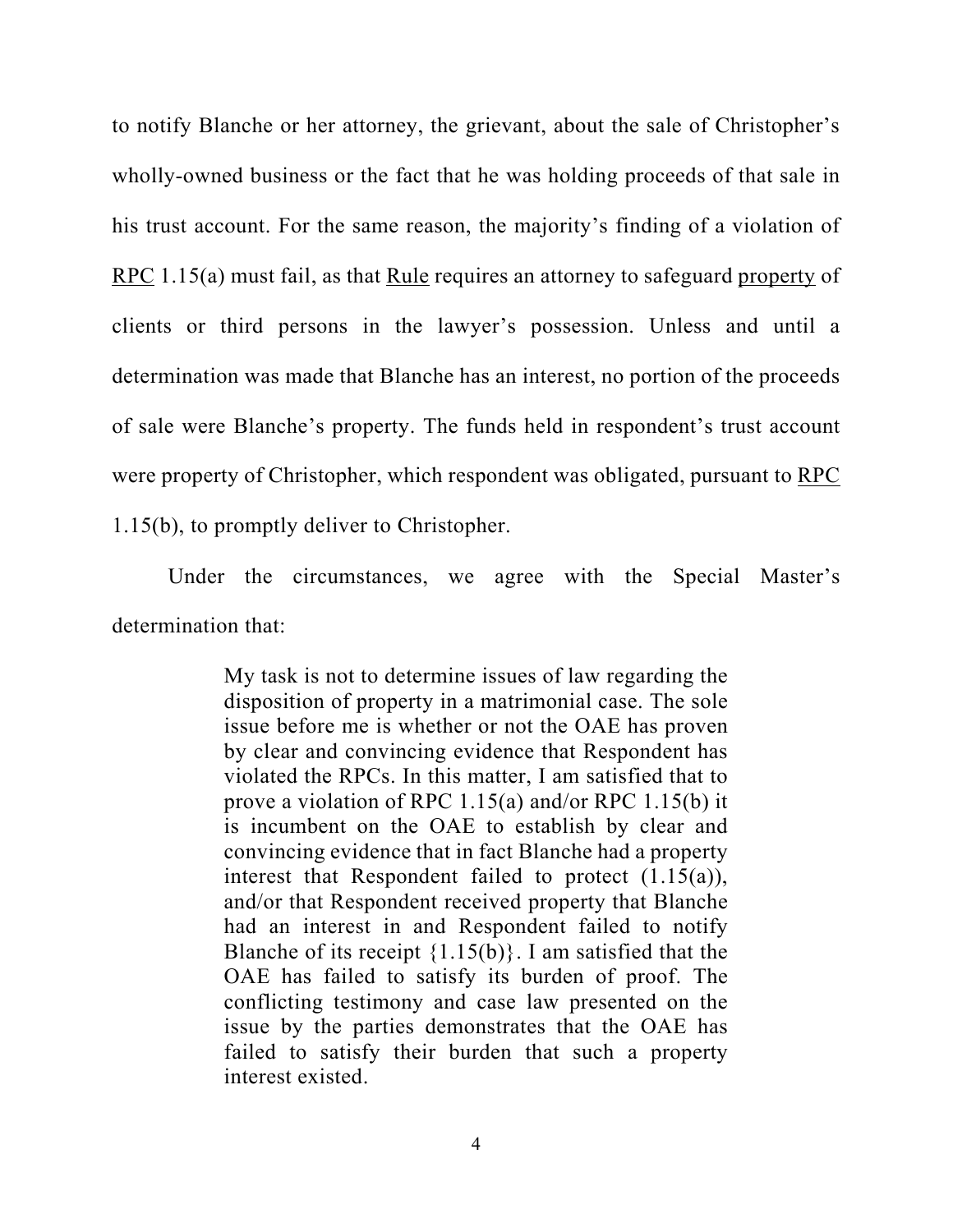Similarly, we agree with the Special Master that respondent made no promises to grievant<sup>[2](#page-4-0)</sup> and did not falsely misrepresent any fact to grievant. The fact that grievant asked to be updated regarding the sale of the business does not, in and of itself, create a legal or ethical duty on the part of respondent to do so. To hold otherwise would be to invite attorneys to write self-serving letters making requests and demands and argue, later, that the failure to respond specifically to each and every one constitutes an enforceable agreement. That is not the law, nor should it be the law, and the Rules of Professional Conduct do not support a violation under such circumstances. Moreover, respondent had a duty of confidentiality to his client under RPC 1.6(a) to keep confidential the forthcoming sale of the business that his client asked him not to disclose. As the Special Master found, respondent was simply abiding his client's instructions to keep the sale confidential and by doing so did not violate RPC 8.4(c).

The majority suggests that by advising his client to open a new bank account to deposit the sale proceeds, respondent engaged in and/or facilitated deceptive behavior. Respondent asserted that the new account was opened to make accounting for the proceeds easier, an entirely reasonable explanation. We do not find, by clear and convincing evidence, that opening a new bank account

<span id="page-4-0"></span> $2$  As noted in the majority opinion, the grievant was the attorney who had represented Blanche in the matrimonial proceeding at issue.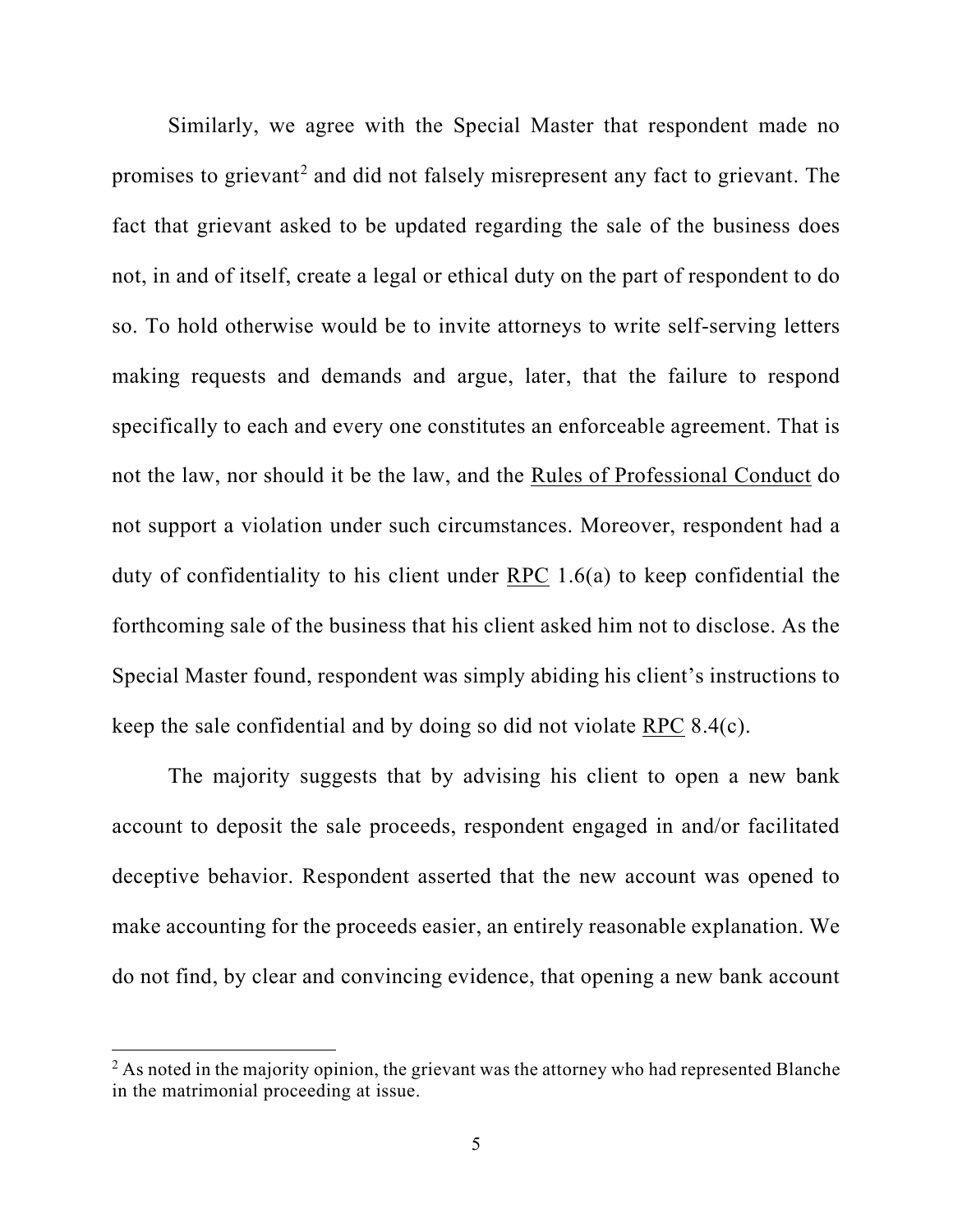under these circumstances demonstrates an intention to engage in deceptive or fraudulent conduct -- especially when, as discussed above, respondent had no duty to disclose the sale of the business to Blanche or grievant -- and we agree with the Special Master, who heard the testimony and evaluated the credibility of the witnesses, that the proofs fell short of clear and convincing evidence on this point. Thus, we find no violation of RPC 8.4(c) with regard to the opening of a new bank account.

In short, we find no evidence that respondent engaged in conduct involving dishonesty, fraud, deceit or misrepresentation in his dealings with the grievant, as found by the majority. To the extent there was conflicting testimony on this point, the Special Master was in the best position to consider and evaluate the credibility of the witnesses. We see no basis to disturb the Special Master's findings in this regard.

While conceding that it was not part of the complaint, the majority suggests (at page 36 of the decision) that by negotiating a release of a personal guaranty as part of the underlying business transaction, respondent's firm should have secured a conflicts waiver since the release benefited both Christopher and Blanche. The short answer to this assertion is that no conflict violation was charged or litigated at the hearing, and it is therefore not properly before us for consideration. Even if it were, the fact that the sale of the business had the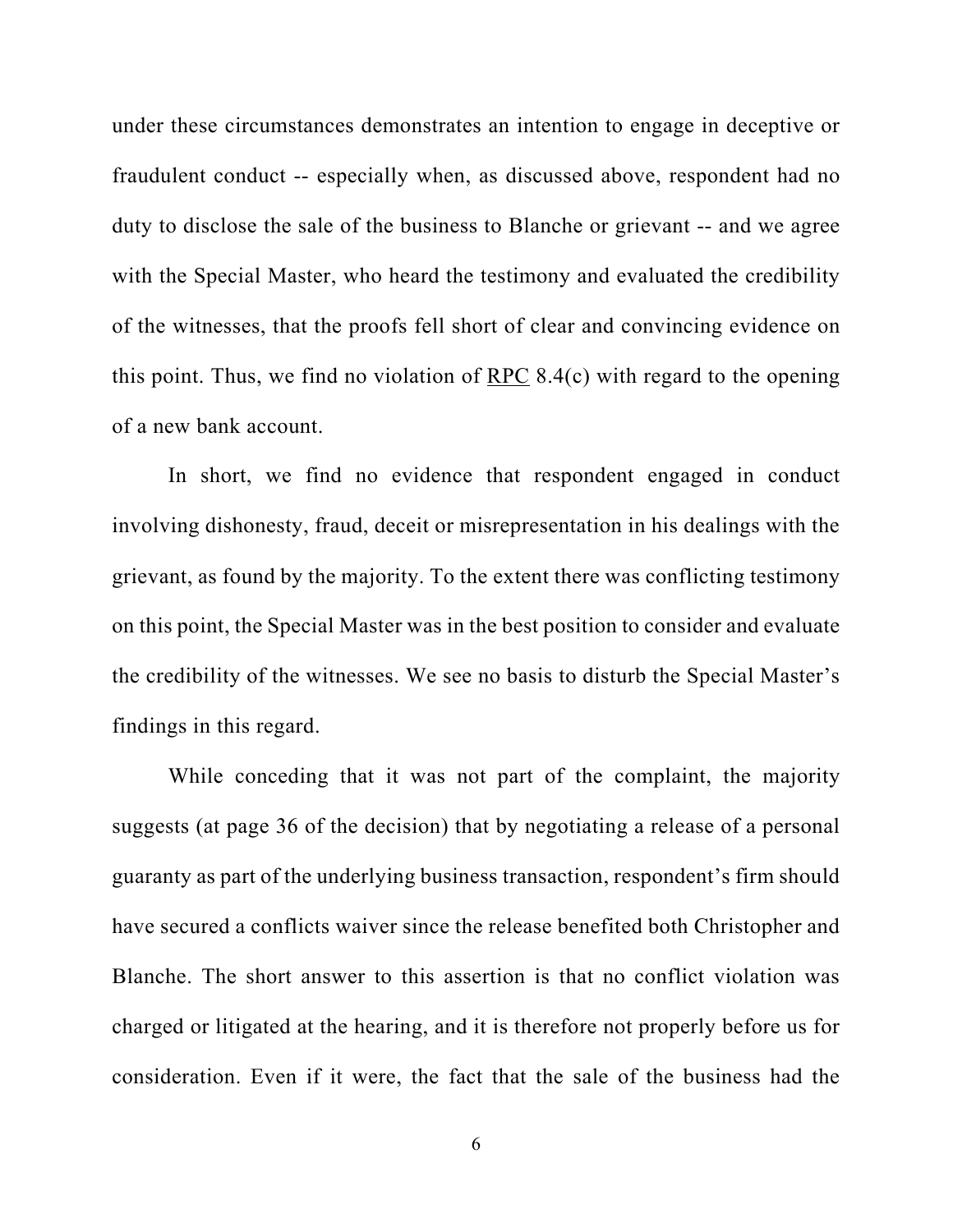incidental benefit of releasing Blanche from a guaranty is hardly grounds for a claimed conflict of interest. Accordingly, the majority's conclusion that the failure to secure a conflict waiver was an aggravating factor (page 39) is, in our view, also improper.

In reaching these conclusions, we make no determination as to the propriety of respondent's actions as a matter of substantive matrimonial law. It may well be that a properly framed application for relief before a family court judge would have resulted in relief to Blanche.<sup>[3](#page-6-0)</sup> However, that is not the issue before us. We are tasked with determining whether the evidence of record supports a finding, by clear and convincing evidence, of violations of the Rules of Professional Conduct. Like the Special Master, we conclude that the evidence presented falls short of that burden and that, as a result, no discipline is appropriate.

<span id="page-6-0"></span> $3$  If entitlement to such relief was clear, one would have expected such an application to have been filed. However, despite the suggestion that he pursue the "panoply of remedies" available in the family court, grievant never did so.